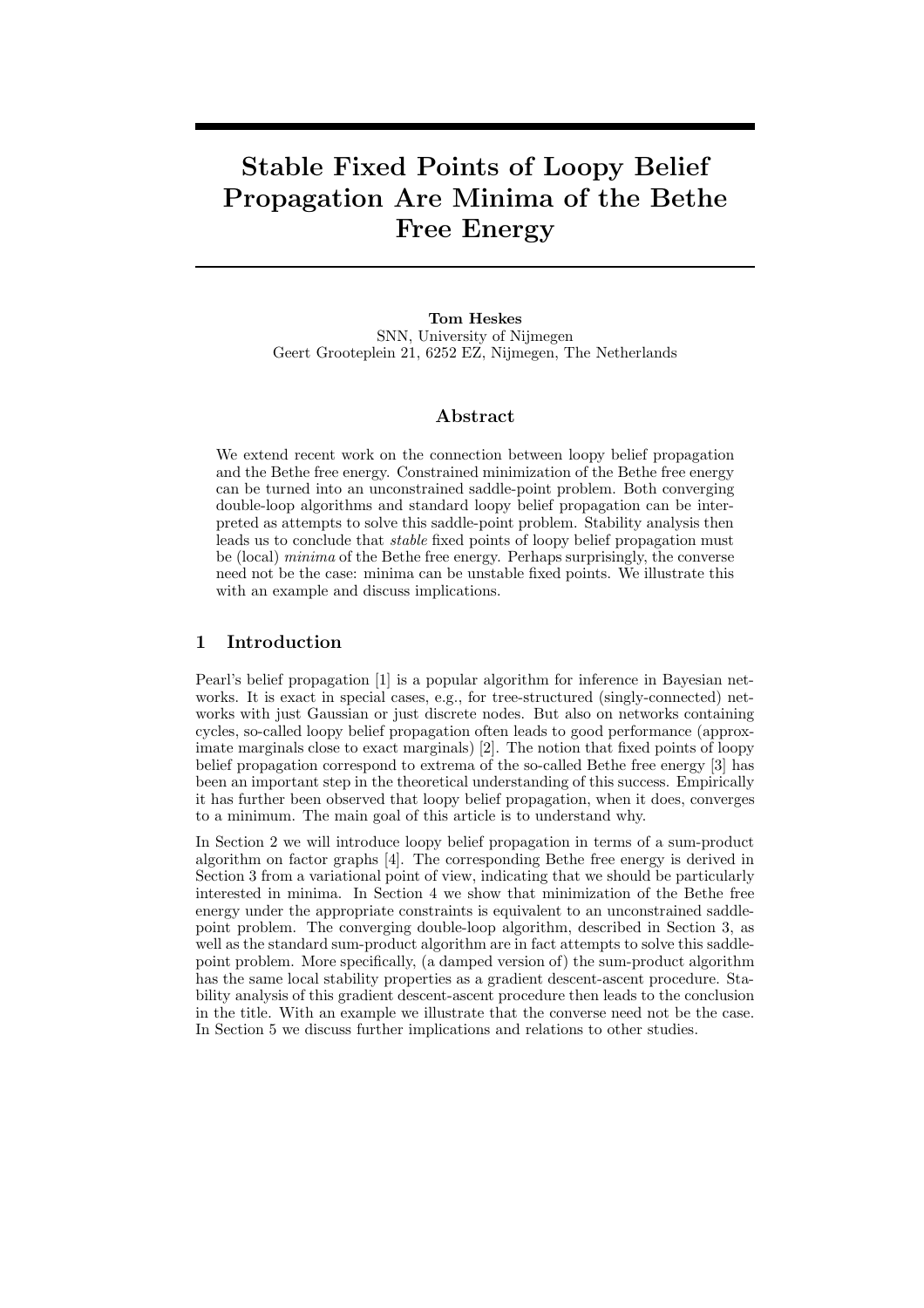



 $e<sub>2</sub>$ 

(a) Graphical model of (b) Factor graph with potentials

$$
P(x_1,...,x_n) \propto \Psi_{ij}(x_i,x_j) = \exp\left[w_{ij}x_ix_j + \frac{1}{n-1}\theta_ix_i + \frac{1}{n-1}\theta_jx_j\right].
$$
  

$$
\exp\left[\sum_{ij} w_{ij}x_ix_j + \sum_i \theta_i x_i\right].
$$

Figure 1: A Boltzmann machine. (a) Graphical representation of the probability distribution. (b) Corresponding factor graph with a factor for each pair of nodes.

# 2 The sum-product algorithm on factor graphs

We start with a description of (loopy) belief propagation as the sum-product algorithm on factor graphs [4]. We assume that the probability distribution over (disjoint subsets of) variables  $x_\beta$  factorizes over "factors"  $\Psi_\alpha(X_\alpha)$ :

$$
P(x_1, \ldots, x_\beta, \ldots, x_N) = \frac{1}{Z} \prod_{\alpha} \Psi_{\alpha}(X_{\alpha}), \qquad (1)
$$

with Z a proper normalization constant. We will use notation similar to [4]: uppercase  $X_{\alpha}$  for the factors ("local function nodes") and lowercase  $x_{\beta}$  for the variables.  $\beta \subset \alpha$  means that  $x_{\beta}$  is a neighbor of  $X_{\alpha}$  in the factor graph, i.e., is included in the potential  $\Psi_{\alpha}(X_{\alpha})$ . An example of the transformation of a Markov network into a factor graph is shown in Figure 1. In a similar manner one can transform Bayesian networks into factor graphs, where each factor contains the child and its parents [4].

On singly-connected structures, Pearl's belief propagation algorithm [1] can be applied to compute the exact marginals ("beliefs")

$$
P(X_{\alpha}) = \sum_{X_{\setminus \alpha}} P(X)
$$
 and  $P(x_{\beta}) = \sum_{X_{\setminus \beta}} P(X)$ .

If the structure contains cycles, one can still apply (loopy) belief propagation, in an attempt to obtain accurate approximations  $P_{\alpha}(X_{\alpha})$  and  $P_{\beta}(x_{\beta})$ .

Pseudo-code for the sum-product algorithm is given in Algorithm 1. In the factorgraph representation we distinguish messages from factor  $\alpha$  to variable  $\beta$ ,  $\mu_{\alpha\rightarrow\beta}(x_{\beta})$ , and vice versa,  $\mu_{\beta \to \alpha}(x_\beta)$ . The beliefs follow by multiplying the potential, a mere 1 for the variables and  $\Psi_{\alpha}(X_{\alpha})$  for the factors, with the incoming messages, see (1.3) and (1.2) in Algorithm 1. The update for an outgoing message is the variable belief, either calculated with the definition (1.2) or through the marginalization (1.6), divided by the incoming message, see (1.4) and (1.5).

We interpret the update of factor-variable message  $\mu_{\alpha \to \beta}$  in line 8 of Algorithm 1 as the only actual update: beliefs and variable-factor messages directly follow from definitions in lines 11 to 15. For later reference we introduce the damped update

$$
\log \mu_{\alpha \to \beta}^{\text{new}}(x_{\beta}) = \log \mu_{\alpha \to \beta}(x_{\beta}) + \epsilon \left[ \log \mu_{\alpha \to \beta}^{\text{full}}(x_{\beta}) - \log \mu_{\alpha \to \beta}(x_{\beta}) \right] , \quad (2)
$$

where  $\mu^{\text{full}}$  refers to the result of the full update (1.5) and  $\mu$  to the previous message. These and other seemingly arbitrary choices, among which the particular ordering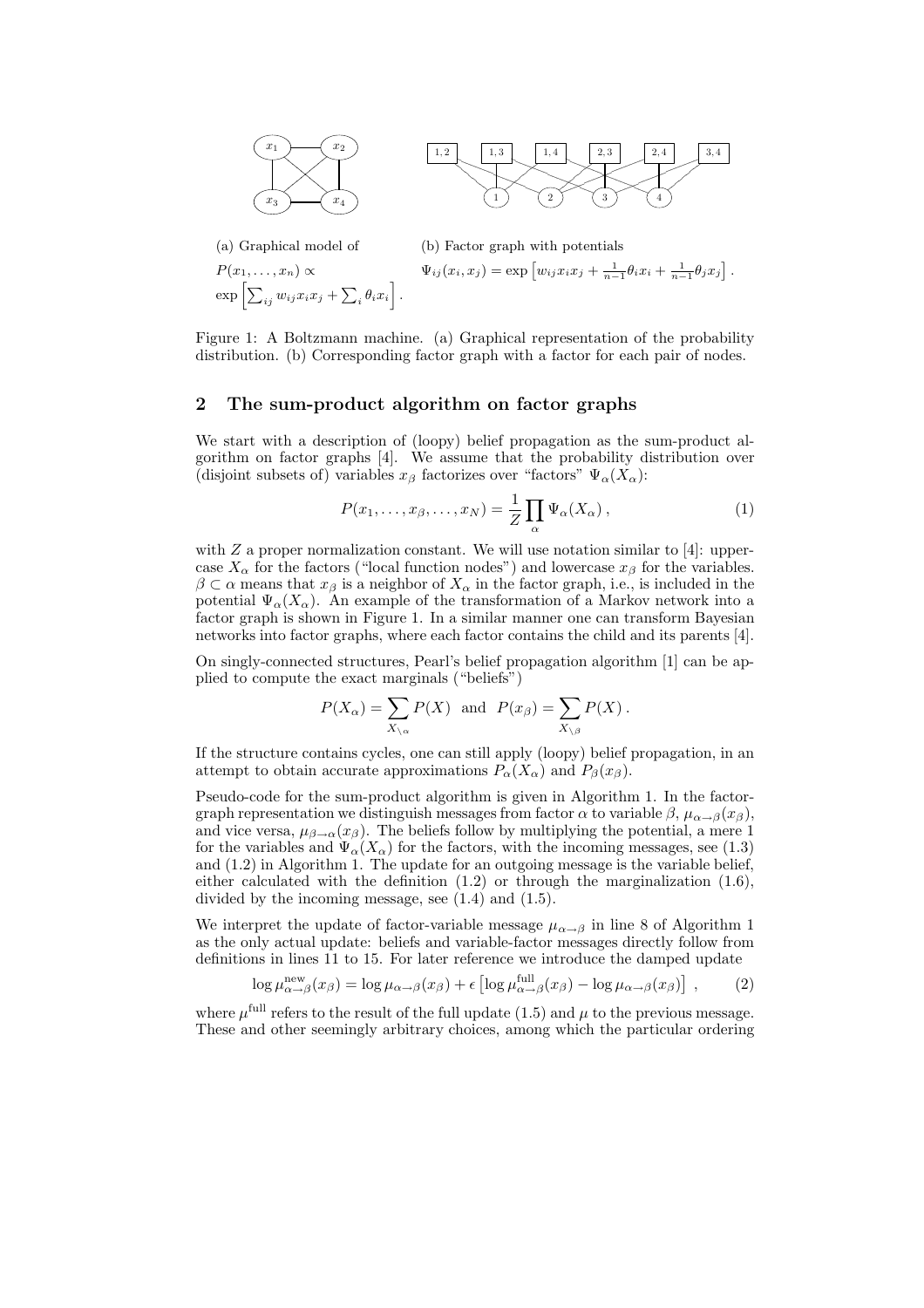|     | $1:$ repeat                               | Initial messages:                                                                                                                              |       |
|-----|-------------------------------------------|------------------------------------------------------------------------------------------------------------------------------------------------|-------|
| 2:  | for all variables $\beta$ do              | $\mu_{\alpha \rightarrow \beta}(x_{\beta}) = 1$                                                                                                | (1.1) |
| 3:  | for all factors $\alpha \supset \beta$ do |                                                                                                                                                |       |
| 4:  | if initial then                           | Beliefs:                                                                                                                                       |       |
| 5:  | initialize message $(1.1)$                | $P_{\beta}(x_{\beta}) = \frac{1}{Z_{\beta}} \prod_{\alpha \supset \beta} \mu_{\alpha \to \beta}(x_{\beta})$                                    | (1.2) |
| 6:  | else                                      |                                                                                                                                                |       |
| 7:  | marginalize $(1.6)$                       |                                                                                                                                                |       |
| 8:  | update message $(1.5)$                    | $P_{\alpha}(X_{\alpha}) = \frac{1}{Z_{\alpha}} \Psi_{\alpha}(X_{\alpha}) \prod_{\beta \subset \alpha} \mu_{\beta \to \alpha}(x_{\beta})$ (1.3) |       |
| 9:  | end if                                    |                                                                                                                                                |       |
| 10: | end for                                   | Messages:                                                                                                                                      |       |
| 11: | compute variable belief $(1.2)$           | $\mu_{\beta \to \alpha}(x_{\beta}) = \frac{P_{\beta}(x_{\beta})}{\mu_{\alpha \to \beta}(x_{\beta})}$                                           | (1.4) |
| 12: | for all factors $\alpha \supset \beta$ do |                                                                                                                                                |       |
| 13: | compute message $(1.4)$                   | $\mu_{\alpha \to \beta}(x_{\beta}) = \frac{P_{\alpha}(x_{\beta})}{\mu_{\beta \to \alpha}(x_{\beta})}$                                          | (1.5) |
| 14: | compute factor belief $(1.3)$             |                                                                                                                                                |       |
| 15: | end for                                   | with                                                                                                                                           |       |
| 16: | end for                                   | $P_{\alpha}(x_{\beta}) \equiv \sum P_{\alpha}(X_{\alpha})$                                                                                     | (1.6) |
|     | 17: until convergence                     | $X_{\alpha\setminus\beta}$                                                                                                                     |       |

Algorithm 1: The sum-product algorithm on factor graphs.

of updates, follow naturally from the analysis below. Besides, for the results on local stability we will consider the limit of small step sizes  $\epsilon$ , where any effects of the ordering disappear. Last but not least, the description in Algorithm 1 is mainly pedagogical and can be made more efficient in several ways.

#### 3 The Bethe free energy

The exact distribution (1) can be written as the result of the variational problem

$$
P(X) = \underset{\hat{P}}{\operatorname{argmin}} \sum_{X} \hat{P}(X) \log \left[ \frac{\hat{P}(X)}{\prod_{\alpha} \Psi_{\alpha}(X_{\alpha})} \right],
$$
 (3)

where here and in the following normalization and positivity constraints on probabilities are implicitly assumed. Next we confine our search to "tree-like" probability distributions of the form

$$
\hat{P}(X) \propto \frac{\prod_{\alpha} P_{\alpha}(X_{\alpha})}{\prod_{\beta} P_{\beta}(x_{\beta})^{n_{\beta}-1}} \text{ with } n_{\beta} \equiv \sum_{\alpha \supset \beta} 1 ,
$$
\n(4)

the number of neighboring factors of variable  $\beta$ . Here  $P_{\alpha}(X_{\alpha})$  and  $P_{\beta}(x_{\beta})$  are interpreted as (approximate) local marginals that should normalize to 1, but should also be consistent, i.e., obey

$$
\forall_{\beta} \forall_{\alpha \supset \beta} \quad P_{\alpha}(x_{\beta}) = P_{\beta}(x_{\beta}) \,, \tag{5}
$$

with  $P_{\alpha}(x_{\beta})$  as in (1.6). The denominator in (4) prevents double-counting. For singly-connected structures, it can be shown that the exact solution  $P(X)$  is of this form, with proportionality constant equal to 1 and where  $P_{\alpha}(X_{\alpha}) = P(X_{\alpha})$  and  $P_{\beta}(x_{\beta}) = P(x_{\beta})$ . For structures containing cycles, this need not be the case, but we can still assume it to be true approximately. Plugging (4) into the objective (3) and implementing the above assumptions, we obtain the Bethe free energy

$$
F(P) = \sum_{\alpha} \sum_{X_{\alpha}} P_{\alpha}(X_{\alpha}) \log \left[ \frac{P_{\alpha}(X_{\alpha})}{\Psi_{\alpha}(X_{\alpha})} \right] - \sum_{\beta} (n_{\beta} - 1) \sum_{x_{\beta}} P_{\beta}(x_{\beta}) \log P_{\beta}(x_{\beta}). \quad (6)
$$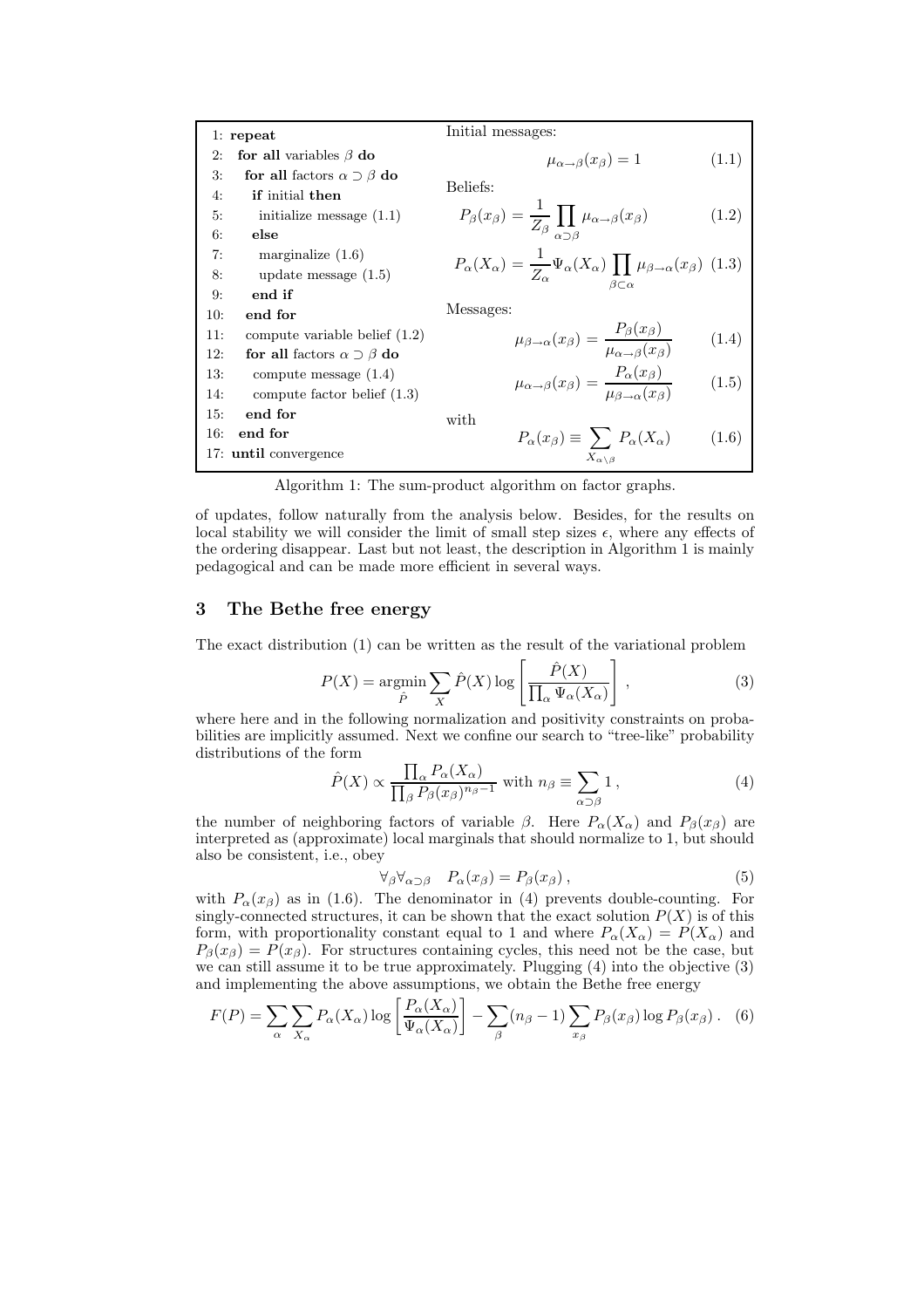

Algorithm 2: Double-loop algorithm for minimizing the Bethe free energy. The inner loop is Algorithm 1 with redefinitions of the factor and variable beliefs.

Minus the Bethe free energy is an approximation, but not a bound of the loglikelihood  $\log Z$ . A key observation in [3] is that the fixed points of the sum-product algorithm, described in the previous section, correspond to extrema of the Bethe free energy under the constraints (5).

The above derivation suggests that we should be specifically interested in minima of the Bethe free energy, not "just" stationary points. The resulting constrained minimization problem is well-defined (the Bethe free energy is bounded from below), but not necessarily convex, mainly because of the negative  $P_\beta \log P_\beta$ -terms. The crucial trick, implicit or explicit in recently suggested procedures is to bound [5] or clamp [6] the possibly concave part (outer loop: recompute the bound) and solve the remaining convex problem (inner loop: maximization with respect to Lagrange multipliers; see below). Here we propose to use the linear bound

$$
-\sum_{x_{\beta}} P_{\beta}(x_{\beta}) \log P_{\beta}(x_{\beta}) \le -\sum_{x_{\beta}} P_{\beta}(x_{\beta}) \log P_{\beta}^{\text{old}}(x_{\beta}), \tag{7}
$$

with  $P_{\beta}^{\text{old}}(x_{\beta})$  from the result of the previous inner loop. The (convex) bound of the Bethe free energy then boils down to

$$
F_{\text{bound}}(P) = \sum_{\alpha} \sum_{X_{\alpha}} P_{\alpha}(X_{\alpha}) \log \left[ \frac{P_{\alpha}(X_{\alpha})}{\hat{\Psi}_{\alpha}(X_{\alpha})} \right] \ge F(P) ,
$$

if we define  $\hat{\Psi}_{\alpha}$  as in (2.4). The outer loop corresponds to a reset of the bound, i.e., at the start of the inner loop we have  $F_{\text{bound}}(P) = F(P)$ . In the inner loop (see the next section for its derivation), we solve the remaining convex constrained minimization problem with the method of Lagrange multipliers. At the end of the inner loop, we then have  $F(P^{new}) \leq F_{\text{bound}}(P^{new}) \leq F_{\text{bound}}(P) = F(P)$ .

#### 4 Saddle-point problem

In this section we will translate the (non-convex) minimization of the Bethe free energy under linear constraints into an equivalent (non-convex/concave) saddle-point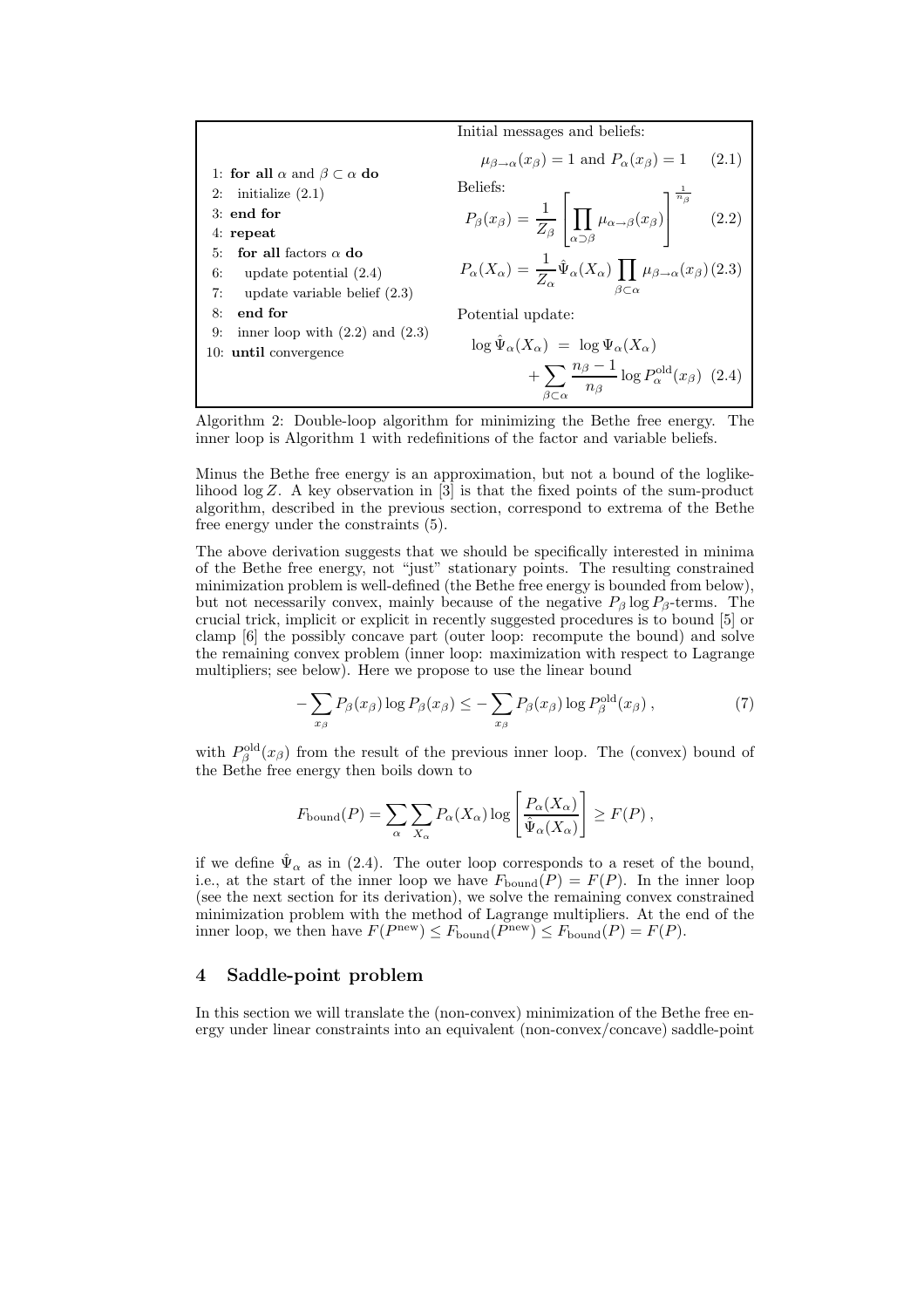problem. We replace the bound (7) with an explicit minimization over auxiliary variables  $\gamma$  (see also [7]; an alternative interpretation is a Legendre transform):

$$
-\sum_{x_{\beta}} P_{\beta}(x_{\beta}) \log P_{\beta}(x_{\beta}) = \min_{\gamma_{\beta}} \left\{-\sum_{x_{\beta}} \gamma_{\beta}(x_{\beta}) P_{\beta}(x_{\beta}) + \log \left[\sum_{x_{\beta}} e^{\gamma_{\beta}(x_{\beta})}\right]\right\}.
$$
 (8)

Substitution into (6) then yields a constrained minimization problem, where the minimization is w.r.t.  $\{P_{\alpha}, P_{\beta}, \gamma_{\beta}\}\$ under constraints (5). Using (any other convex combination will work as well, but this symmetric one is most convenient)

$$
P_{\beta}(x_{\beta}) = \frac{1}{n_{\beta}} \sum_{\alpha \supset \beta} P_{\alpha}(x_{\beta})
$$

we can get rid of all dependencies on  $P_\beta$ , both in (8) and in the constraints (5), which simplifies the following analysis and derivations considerably. For fixed  $\gamma_{\beta}$ , the remaining minimization problem is convex in  $P_{\alpha}$  with linear constraints and can thus be solved with the method of Lagrange multipliers. In terms of these multipliers  $\lambda$  and the auxiliary variables  $\gamma$ , the solution for  $P_{\alpha}$  reads

$$
P_{\alpha}(X_{\alpha}) = \frac{1}{Z_{\alpha}(\lambda, \gamma)} \Psi_{\alpha}(X_{\alpha}) \exp \left[\sum_{\beta \subset \alpha} \bar{\lambda}_{\alpha\beta}(x_{\beta}) + \frac{n_{\beta} - 1}{n_{\beta}} \gamma_{\beta}(x_{\beta})\right],
$$
 (9)

with  $Z_{\alpha}(\lambda, \gamma)$  the proper normalization and

$$
\bar{\lambda}_{\alpha\beta}(x_{\beta}) \equiv \lambda_{\alpha\beta}(x_{\beta}) - \frac{1}{n_{\beta}} \sum_{\alpha' \supset \beta} \lambda_{\alpha'\beta}(x_{\beta}).
$$

Substituting this back into the Lagrangian, we end up with an unconstrained saddlepoint problem of the type  $\min_{\gamma} \max_{\lambda} F(\lambda, \gamma)$  with

$$
F(\lambda, \gamma) = \sum_{\alpha} \log Z_{\alpha}(\lambda, \gamma) - \sum_{\beta} (n_{\beta} - 1) \log \left[ \sum_{x_{\beta}} e^{\gamma_{\beta}(x_{\beta})} \right].
$$

From the fixed-point equations we derive the updates

$$
\lambda_{\alpha\beta}^{\text{new}}(x_{\beta}) = \lambda_{\alpha\beta}(x_{\beta}) - \log P_{\alpha}(x_{\beta}) + \frac{1}{n_{\beta}} \sum_{\alpha' \supset \beta} \log P_{\alpha'}(x_{\beta}), \quad (10)
$$

$$
\gamma_{\beta}^{\text{new}}(x_{\beta}) = \log \left[ \frac{1}{n_{\beta}} \sum_{\alpha \supset \beta} P_{\alpha}(x_{\beta}) \right], \qquad (11)
$$

with  $P_{\alpha}(x_{\beta})$  the marginal computed from  $P_{\alpha}(X_{\alpha})$  as in (9).

**Proof.** Introduce a new set of auxiliary variables  $\hat{Z}_{\alpha}$  by writing

$$
-\log Z_{\alpha} = \max_{\hat{Z}_{\alpha}} \left\{-\log \hat{Z}_{\alpha} + \left(1 - \frac{1}{\hat{Z}_{\alpha}} \sum_{X_{\alpha}} P_{\alpha}(X_{\alpha}) Z_{\alpha}\right)\right\}.
$$

Next consider maximizing  $\lambda_{\alpha\beta}(x_\beta)$  for a particular variable  $\beta$  and all  $\alpha \supset \beta$ , while keeping all others as well as all  $\hat{Z}_{\alpha}$  fixed (by convention, we update  $\hat{Z}_{\alpha}$  to  $Z_{\alpha}$  after each update of  $\lambda$ 's). Taking derivatives, we find that the new  $\bar{\lambda}^{\text{new}}$  should satisfy

$$
\frac{\mathrm{e}^{\bar{\lambda}^{\mathrm{new}}_{\alpha\beta}(x_\beta)}P_\alpha(x_\beta)}{\mathrm{e}^{\bar{\lambda}_{\alpha\beta}(x_\beta)}}=\frac{1}{n_\beta}\sum_{\alpha'\supset \beta}\frac{\mathrm{e}^{\bar{\lambda}^{\mathrm{new}}_{\alpha'\beta}(x_\beta)}P_{\alpha'}(x_\beta)}{\mathrm{e}^{\bar{\lambda}_{\alpha'\beta}(x_\beta)}}\,.
$$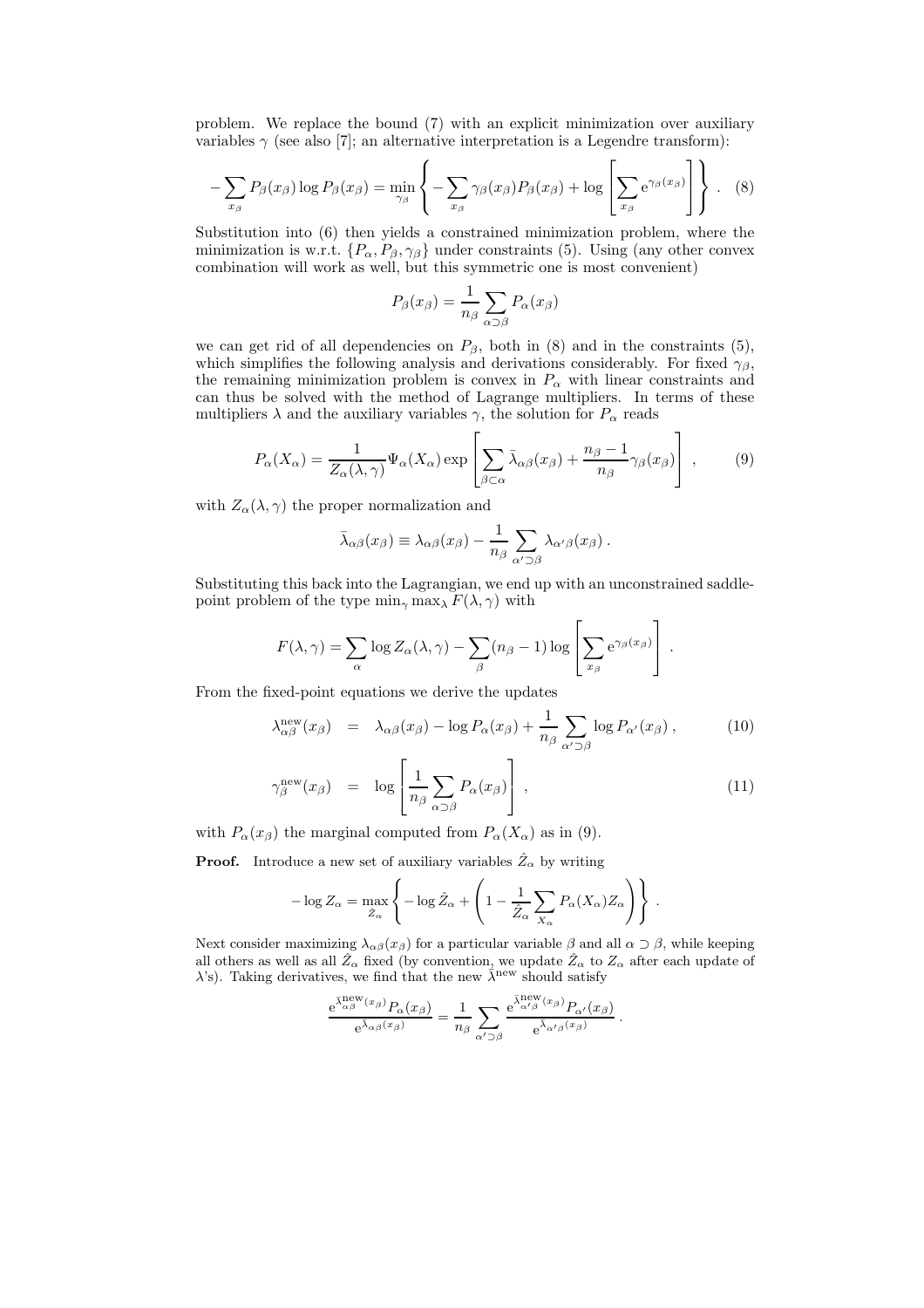Any update of the form  $\lambda_{\alpha\beta}^{\text{new}}(x_{\beta}) = -\log P_{\alpha}(x_{\beta}) + \lambda_{\alpha\beta}(x_{\beta}) + \nu_{\beta}(x_{\beta})$  will do, where choosing  $\nu_\beta(x_\beta)$  such that  $\lambda_{\alpha\beta}^{\text{new}} = \bar{\lambda}_{\alpha\beta}^{\text{new}}$  yields (10).

The updates (10) and (11) are properly aligned with the respective gradients and satisfy the saddle-point equations

$$
F(\lambda^{\text{new}}, \gamma) \ge F(\lambda, \gamma) \ge F(\lambda, \gamma^{\text{new}}). \tag{12}
$$

This saddle-point problem is concave in  $\lambda$ , but not necessarily convex in  $\gamma$ . One way to guarantee convergence to a "correct" saddle point is then to solve the (up to irrelevant linear translations unique) maximization with respect to  $\lambda$  in an inner loop, followed by an update of  $\gamma$  in the outer loop. This is precisely the doubleloop algorithm sketched in the previous section. We obtain the description given in Algorithm 2 if we substitute (up to irrelevant constants)

$$
\gamma_{\beta}(x_{\beta}) = \log P_{\beta}^{\text{old}}(x_{\beta}), \ \bar{\lambda}_{\alpha\beta}(x_{\beta}) = \log \mu_{\beta \to \alpha}(x_{\beta}), \text{ and } \lambda_{\alpha\beta}(x_{\beta}) = -\log \mu_{\alpha \to \beta}(x_{\beta}).
$$

Note that in the inner loop of the double-loop algorithm the scheduling does matter. The ordering described in Algorithm 1 - run over variables  $\beta$  and update all corresponding messages from and to neighboring factors before moving on to the next variable - satisfies (12) without damping.

An alternative approach is to apply (damped versions of) the updates (10) and (11) in parallel. This can be loosely interpreted as doing gradient descent-ascent. Gradient descent-ascent is a standard procedure for solving saddle-point problems and guaranteed to converge to the correct solution if the saddle-point problem is indeed convex/concave (see e.g. [8]). Similarly, it is easy to show that gradient descent-ascent applied to a non-convex/concave problem is locally stable at a particular saddle point  $\{\lambda^*, \gamma^*\}$ , if and only if the objective is locally convex/concave. The statement in the title now follows from two observations.

1. The damped version (2) of the sum-product algorithm has the same local stability properties as a gradient descent-ascent procedure derived from (10) and (11).

Proof. We replace  $(11)$  with

$$
\gamma_{\beta}^{\text{new}}(x_{\beta}) = \frac{1}{n_{\beta}} \sum_{\alpha \supset \beta} \log P_{\alpha}(x_{\beta}). \tag{13}
$$

At a saddle point  $P_{\alpha}(x_{\beta}) = P_{\beta}(x_{\beta}) \ \forall_{\alpha \supset \beta}$  and thus the difference between the logarithmic average (13) and the linear average (11) as well as its derivatives vanish. Consequently, (13) has the same local stability properties as (11). Now consider parallel application of a damped version of (10), with step size  $\epsilon$ , and (13), with step size  $n_{\beta} \epsilon$ . We obtain the damped version (2) of the standard sum-product algorithm, in combination with the other definitions in Algorithm 1, when we apply the definitions

$$
\log \mu_{\beta \to \alpha}(x_{\beta}) = \bar{\lambda}_{\alpha\beta}(x_{\beta}) + \frac{n_{\beta} - 1}{n_{\beta}} \gamma_{\beta}(x_{\beta}) \text{ and } \log \mu_{\alpha \to \beta}(x_{\beta}) = \frac{1}{n_{\beta}} \gamma_{\beta}(x_{\beta}) - \lambda_{\alpha\beta}(x_{\beta}).
$$

2. Local stability of the gradient descent-ascent procedure at  $\{\lambda^*, \gamma^*\}$  implies that the corresponding  $P_{\alpha}$  is at a minimum of the Bethe free energy and that all constraints are satisfied. The converse need not be the case.

Proof. Local stability of the gradient descent-ascent procedure and thus the sum-product algorithm depends on the local curvature of  $F(\lambda, \gamma)$ , defined through the Hessian matrices

$$
H_{\gamma\gamma} \equiv \left. \frac{\partial^2 F(\lambda, \gamma)}{\partial \gamma \partial \gamma^T} \right|_{\{\lambda^*, \gamma^*\}}
$$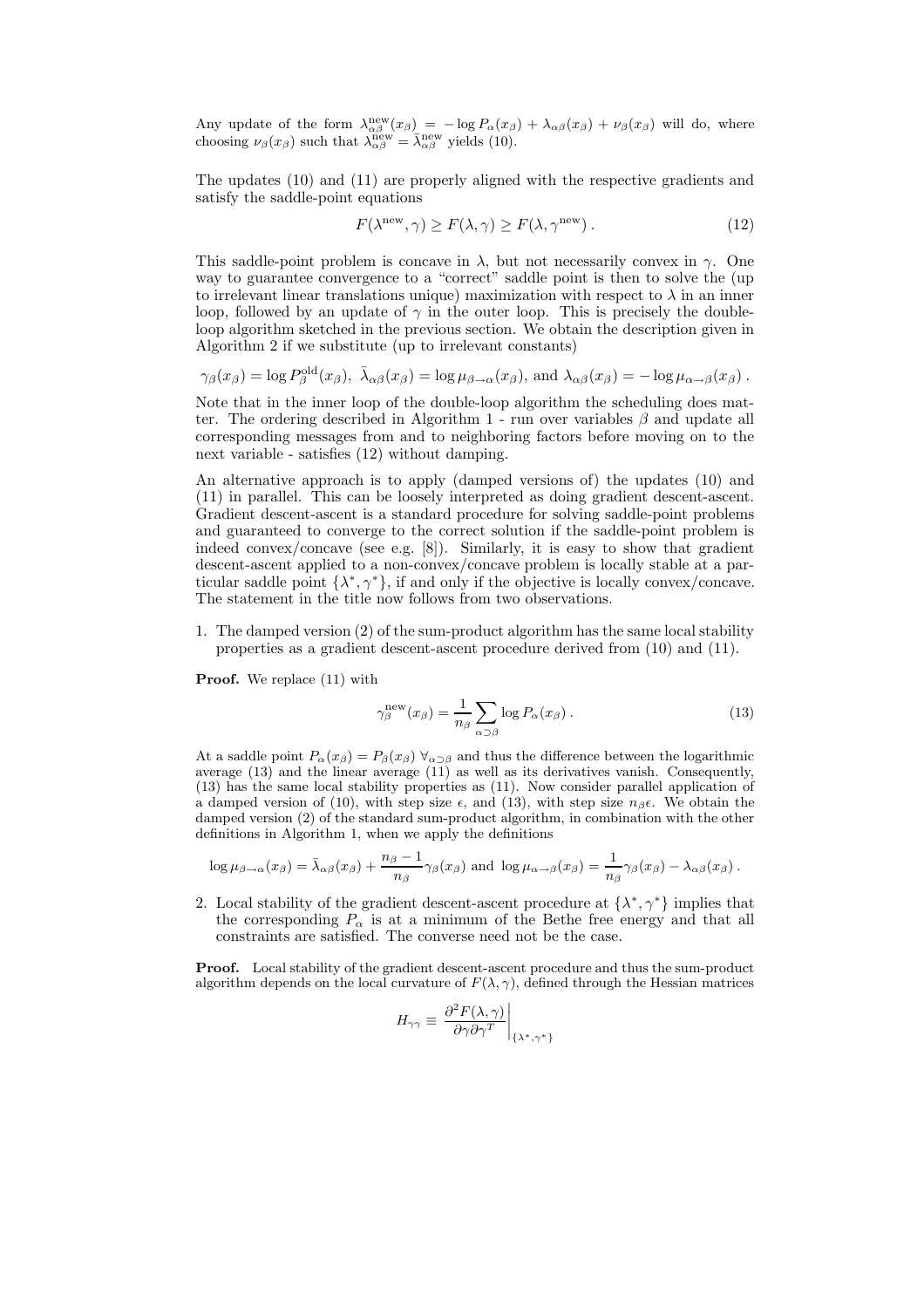

Figure 2: Loopy belief propagation on a Boltzmann machine with 4 nodes, weights (upper diagonal)  $(3, 2, 2; 1, 3; -3)$ , and thresholds  $(0, 0, 1, 1)$ . Plotted is the Kullback-Leibler divergence between the exact and the approximate single-node marginals. (a) No damping leads to somewhat erratic cyclic behavior. (b) Damping with step size 0.1 yields a smoother cycle, but no convergence. (c) The double-loop algorithm does converge to a stable solution. (d) This solution is unstable under standard loopy belief propagation (here again with step size 0.1).

and  $H_{\lambda\lambda}$ . Gradient descent-ascent is locally stable iff  $H_{\gamma\gamma}$  is positive and  $H_{\lambda\lambda}$  negative (semi-)definite. The latter is true by construction. The "total" curvature, defined through

$$
H^*_{\gamma\gamma} \equiv \left. \frac{\partial^2 F^*(\gamma)}{\partial \gamma \partial \gamma^T} \right|_{\gamma^*} \text{ with } F^*(\gamma) \equiv \max_{\lambda} F(\lambda, \gamma) ,
$$

can be shown to obey

$$
H^*_{\gamma\gamma} = H_{\gamma\gamma} - H_{\gamma\lambda} H_{\lambda\lambda}^{-1} H_{\lambda\gamma} .
$$

With  $H_{\lambda\lambda}$  negative definite, we then conclude that if  $H_{\gamma\gamma}$  is positive definite (gradient descent-ascent locally stable), then so is  $H^*_{\gamma\gamma}$  (local minimum). The converse, however, need not be the case:  $H_{\gamma\gamma}^*$  can be positive definite (minimum) where  $H_{\gamma\gamma}$  has one or more negative eigenvalues (gradient descent-ascent unstable). An example of this phenomenom is  $F(\lambda, \gamma) = -\lambda^2 - \gamma^2 + 4\lambda\gamma$ .

Non-convergence of loopy belief propagation on a Boltzmann machine is shown in Figure 2. Typically, standard loopy belief propagation converges to a stable solution without damping. In rare cases, damping is required to obtain convergence and in very rare cases, even considerable damping does not help, as in Figure 2. The double-loop algorithm does converge and the solution obtained is indeed unstable under standard belief propagation, even with damping. The larger the weights, the more often these instabilities seem to occur. This is consistent with the empirical observation that the max-product algorithm ("belief revision") is typically less stable than the sum-product algorithm: max-product on a Boltzmann machine corresponds to (a properly scaled version of) the sum-product algorithm in the limit of infinite weights. The example in Figure 2 is about the smallest that we have found: we have observed these instabilities in many other (larger) instances of Markov networks, as well as directed Bayesian networks, yet not in structures with just a single loop. The latter seems consistent with the notion that not only for trees, but also for networks with a single loop, the Bethe free energy is still convex.

## 5 Discussion

The above gradient descent-ascent interpretation shows that loopy belief propagation is more than just fixed-point iteration: the updates tend to move in the right uphill-downhill directions, which might explain its success in practical applications. Still, loopy belief propagation can fail to converge, and apparently for two different